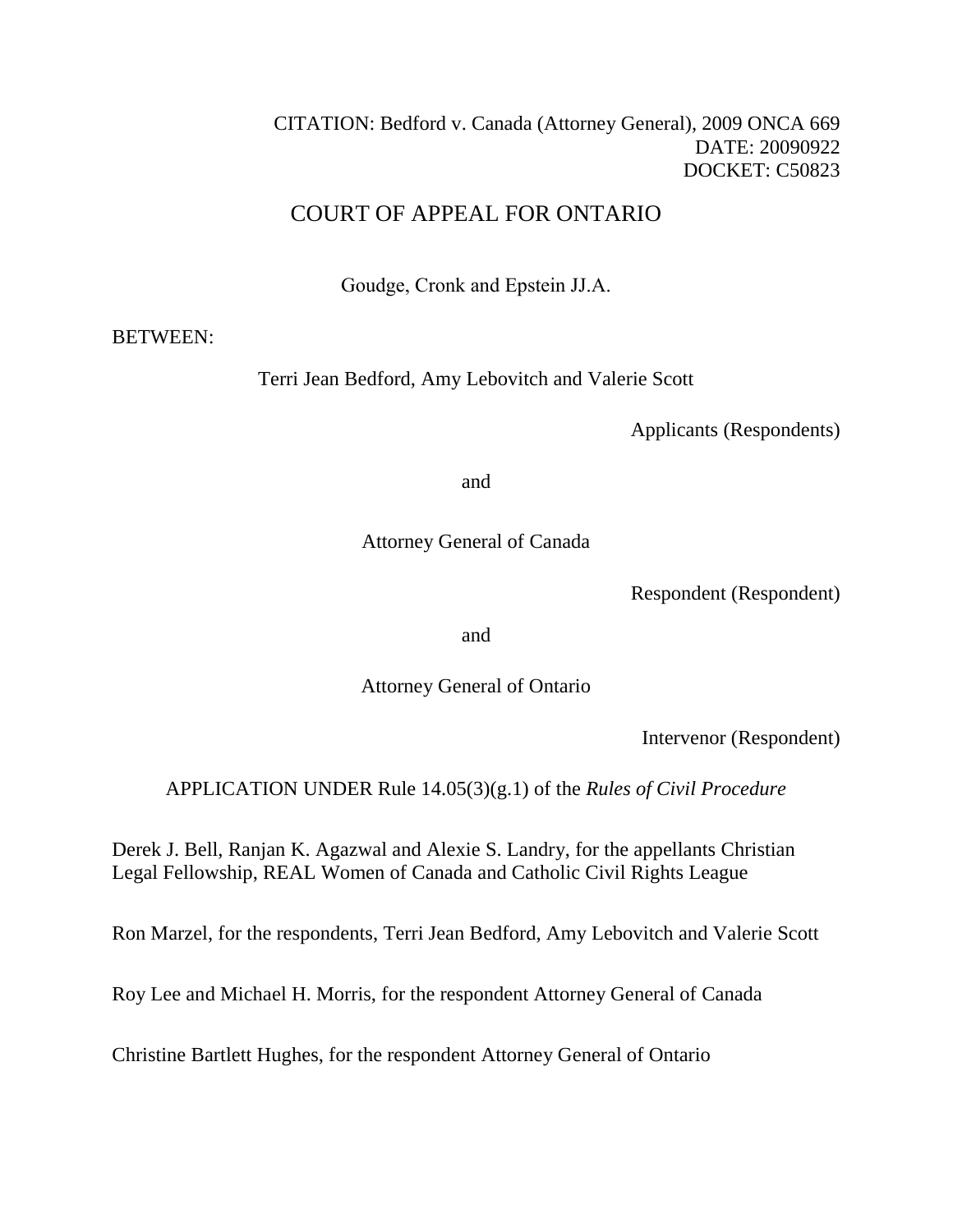#### Page: 2

Heard: September 10, 2009

On appeal from the order of Justice P. Theodore Matlow of the Superior Court of Justice dated July 2, 2009.

## **By the Court:**

[1] Pursuant to Rule 13.02, the appellants unsuccessfully sought leave to intervene as a friend of the court in the application brought by the respondents Terri Jean Bedford, Amy Lebovitch and Valerie Scott. That application seeks a declaration that certain sections of the *Criminal Code* criminalizing activities related to prostitution violate the *Charter of Rights and Freedoms*.

[2] The relevant jurisprudence provides considerable guidance to a court hearing such a motion. Where the intervention is in a *Charter* case, usually at least one of three criteria is met by the intervenor: it has a real substantial and identifiable interest in the subject matter of the proceedings; it has an important perspective distinct from the immediate parties; or it is a well recognized group with a special expertise and a broadly identifiable membership base. See: *Ontario (Attorney General) v. Dieleman* (1993), 16 O.R. (3d) 32. Most importantly, the over-arching principle is that laid down by Dubin C.J.O. in *Peel (Regional Municipality) v. Great Atlantic and Pacific Co. of Canada*  (1990), 74 O.R. (2d) 164 at 167:

> Although much has been written as to the proper matters to be considered in determining whether an application for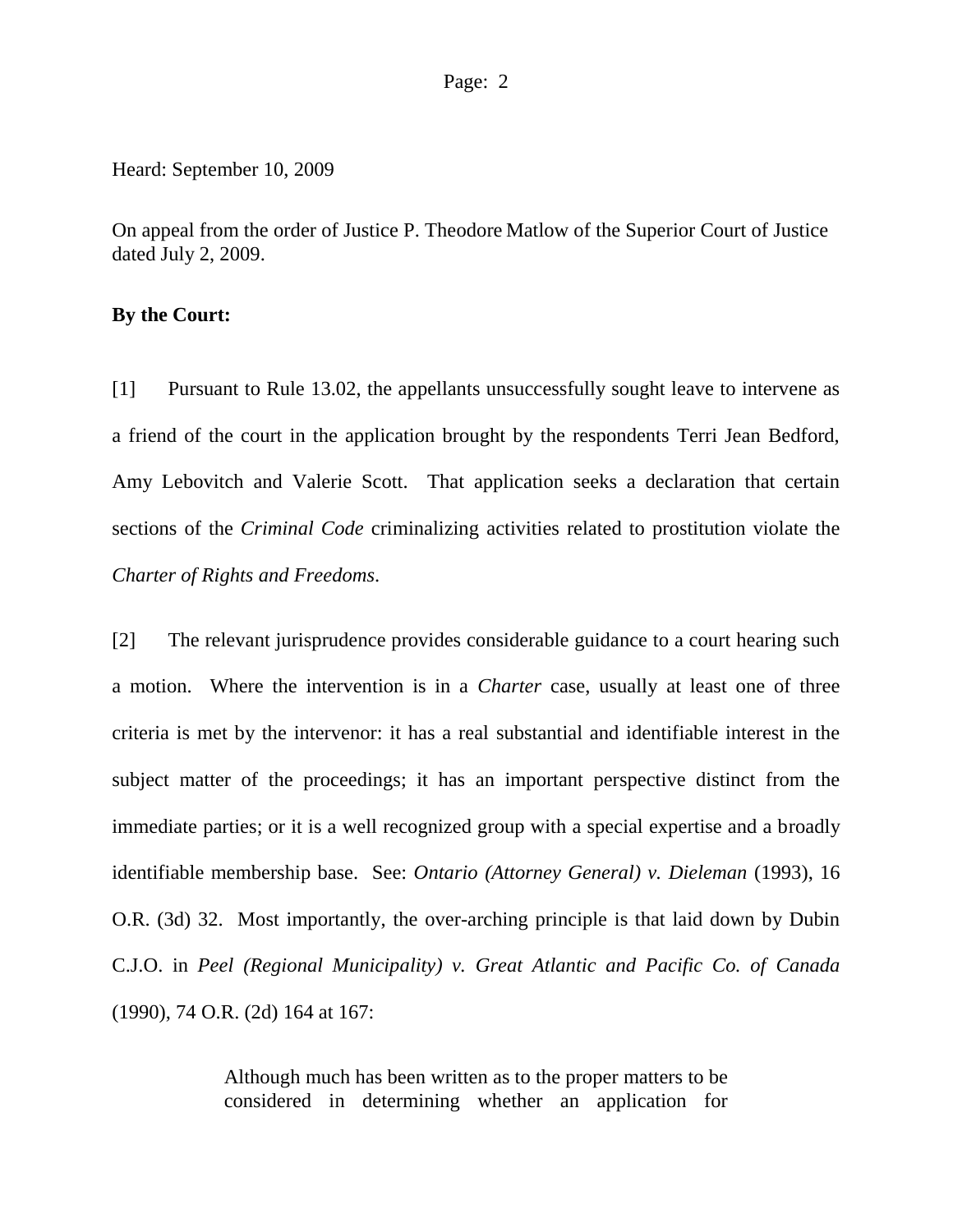### Page: 3

intervention should be granted, in the end, in my opinion, the matters to be considered are the nature of the case, the issues which arise and the likelihood of the applicant being able to make a useful contribution to the resolution of the appeal without causing injustice to the immediate parties.

[3] Finally, while Rule 13.02 accords considerable deference to the court hearing the motion, that discretion is not immune from appellate scrutiny. See: *GEA Group AG v. Ventra Group Co.* (2009), ONCA 619. That discretion cannot be exercised for reasons that clearly misapprehend the record before the court.

[4] In this case, the record leaves no doubt that the appellants meet several of the *Dieleman* criteria. They have a real substantial and identifiable interest in the subject matter of the application and, as acknowledged by the Attorney General of Canada, an important perspective different from the parties. The respondents do not oppose the motion on this basis.

[5] The respondents' argument at first instance was that the appellants did not show that they would be in a position to make a useful contribution to the resolution of any issue that needed to be determined. In the end, the motion judge essentially agreed with this submission. However, he did so for reasons that, in our view, are clearly erroneous.

[6] The motion judge concluded that the appellants' proposed argument was not described clearly, making it impossible to apply the test for intervention. We disagree. The record below and counsel's submissions clearly described the appellants' position, namely, that the constitutionality of the challenged laws can be supported by the moral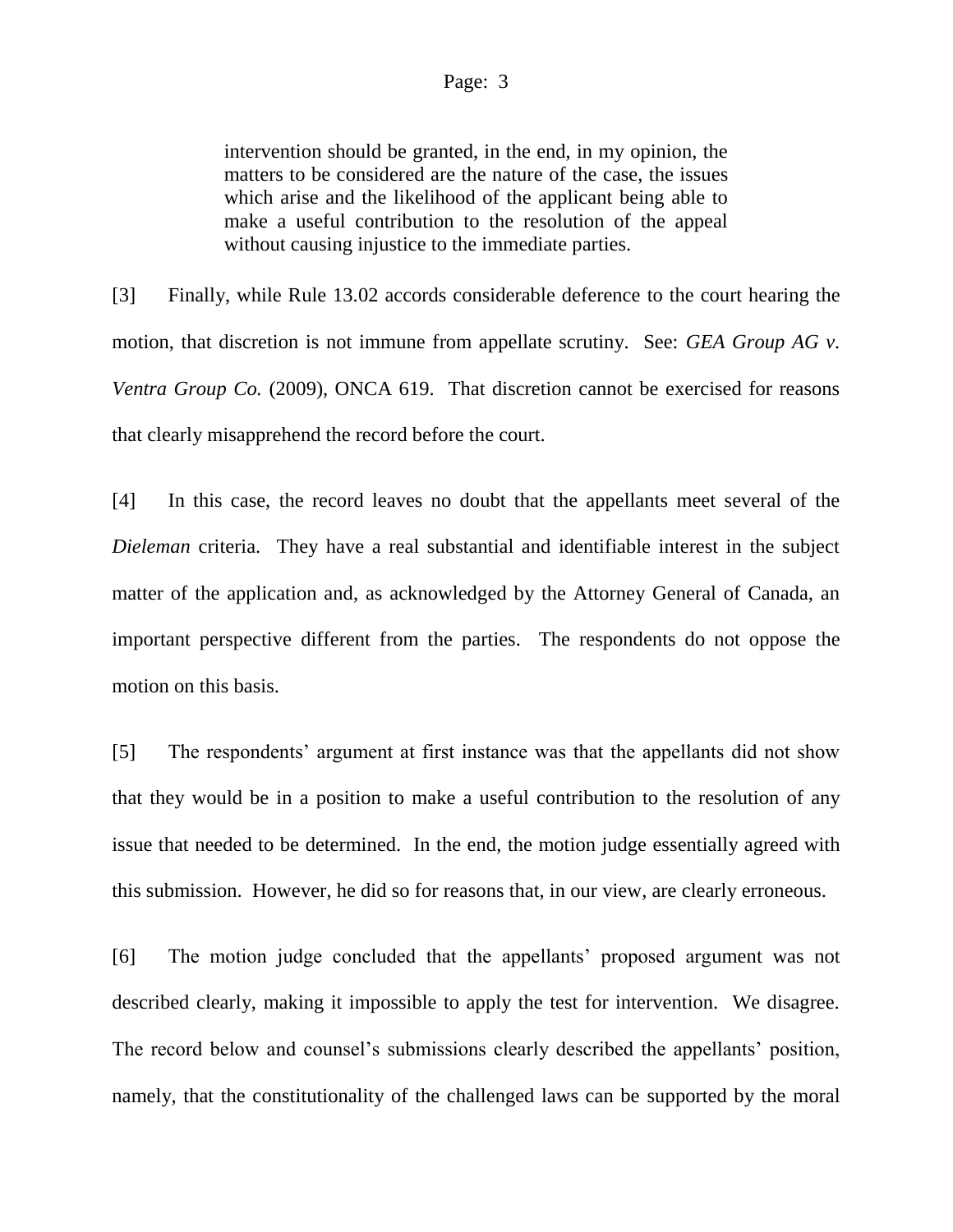## Page: 4

values of Canadian society. Indeed, before us, counsel for the respondents not only understood that this was their position but argued vigorously that it was irrelevant.

[7] The motion judge also determined that, in any event, he could not reasonably determine whether any issues of morality would properly arise in the argument of the application. That too misunderstands the material before him. The respondents were clear both below and in this court that in the application they will argue that morality cannot serve to support the constitutionality of the impugned legislation. In other words, the respondents will be putting that issue in play. The Attorney General of Canada indicated it would not be relying on Canadian moral values as a cornerstone of its defence of the legislation but made clear that there was considerable affidavit evidence in the record relating to such an argument. Whether the appellants' position ultimately prevails or not, it will provide a counterpoint to the respondents' argument that will not otherwise be made and may be useful to the court.

[8] In addition, the motion judge's view that the appellants have not shown any special knowledge entitling them to advance their arguments overlooks that the appellants do not seek to file any affidavit material. They seek only to make legal argument, not to supply the court with specialized knowledge, something that also provides a complete answer to the concern that their participation could disrupt the hearing. Also, the time limited argument means that their participation would not unduly lengthen the hearing.